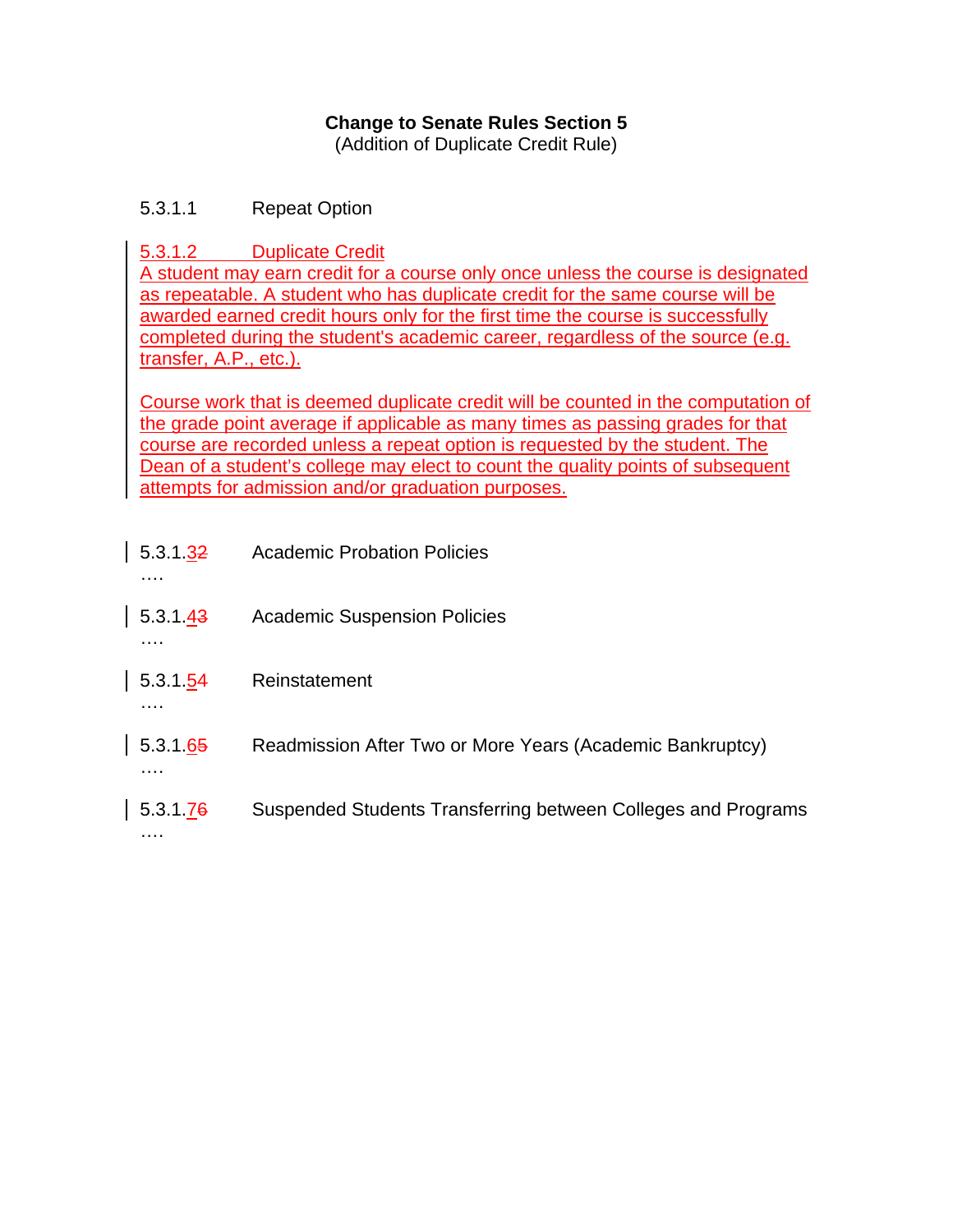Revised policy on duplicate credit (fwd)\_Sugg Apprvd.txt From: Ken Calvert [calvert@netlab.uky.edu] Sent: Thursday, February 15, 2007 9:53 AM To: Brothers, Sheila C Cc: Shanks, Mike Subject: Revised policy on duplicate credit (fwd)

Hi Sheila,

After discussion with Mike Shanks on the wording of the proposed duplicate credit policy (approved by the A&AS committee subject to friendly amendments to clarify; see my message of 31 January), he concluded it would be better to modify the proposal slightly (see the message below for details). The Admissions and Academic Standards committee has voted 6-0 in favor of approval of the revised policy.

What I don't know is where this goes now. Accompanying documents for this agenda item say that the original proposal had been approved by the Undergrad Council and the HCCC before it got to us. I will let you decide whether they need to approve the revised policy.

[In looking at this, I note that the revised policy still does not include the statement, requested by Dean Blackwell, that it applies to undergraduate students only.]

Call me if you have any questions.

Cheers,

KC

-- Ken Calvert, Associate Professor Lab for Advanced Networking cal vert@netlab.uky.edu<br>Tel: +1.859.257.6745 Hardymon Building, 2nd Floor<br>301 Rose Street Fax: +1.859.323.1971 301 Rose Street http://www.cs.uky.edu/~calvert/

---------- Forwarded message ---------- Date: Mon, 12 Feb 2007 11:29:48 -0500 (EST) From: Ken Calvert <calvert@netlab.uky.edu> To: Admission and Academic Standards Committee <arpuli@email.uky.edu>, csblan00@email.uky.edu, mark.coyne@uky.edu, piascik@email.uky.edu, raphael@cs.uky.edu, scsege0@uky.edu Subject: E-vote: Revised policy on duplicate credit

Colleagues:

I corresponded with Mike Shanks of the A&S Advising center suggesting some wording changes to clarify the duplicate credit policy.

In the course of that discussion, he decided it would be better to remove the "take the instance with the most hours" clause from the policy altogether, to clarify and simplify it. The revised policy is below.

According to my understanding, the only change in semantics is in the case where a student has duplicate credit among AP, IB, special exams, or transfer credit. For example, if a student transferred to UK in Fall 2006 with an AP exam worth 3 hours taken in Feb 2004 and a 4-hour course at WKU taken in Spring 2005, under the old rule the student would get 4 hours, under the new the student would only receive the 3 hours of the AP exam (because it was taken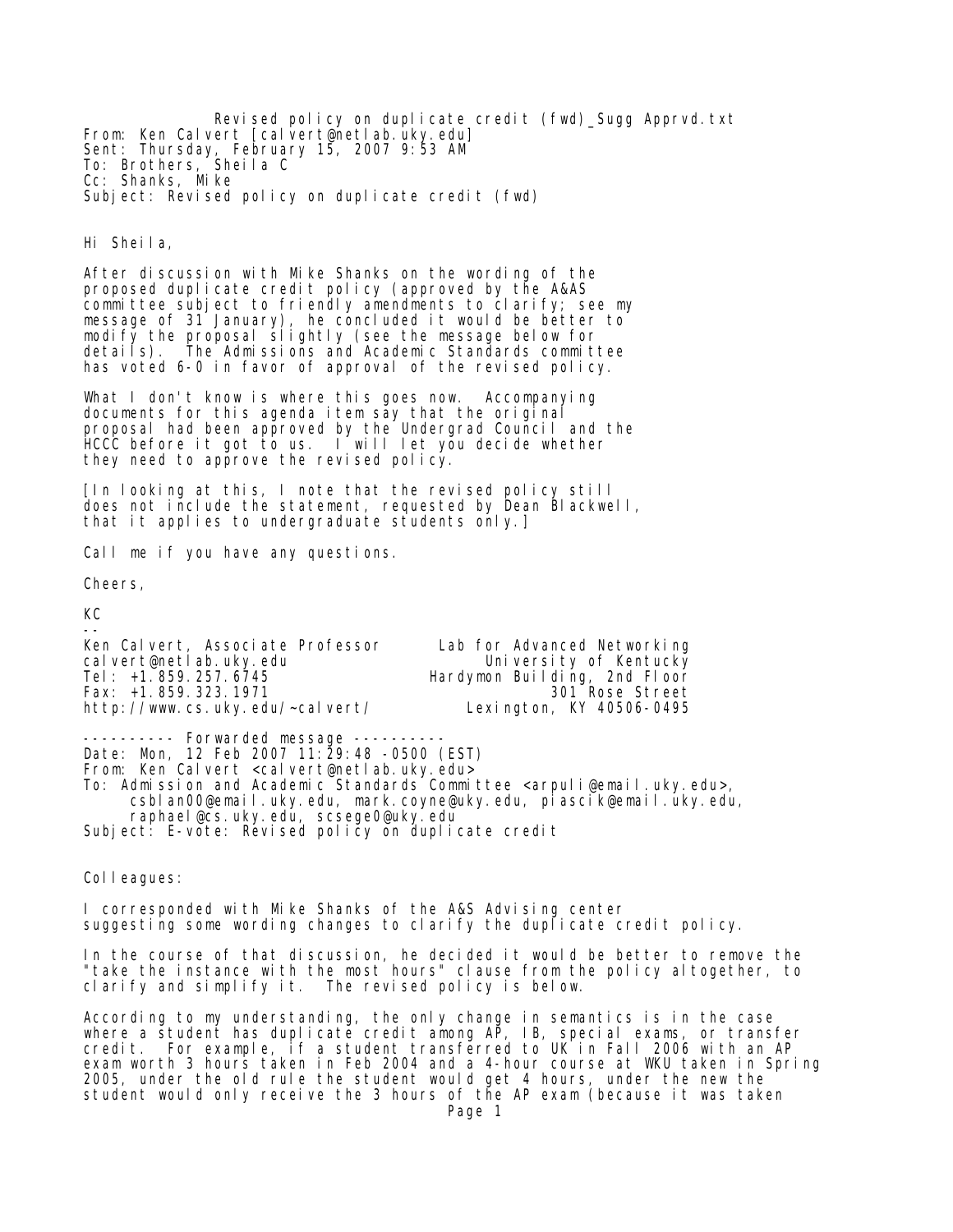Revised policy on duplicate credit (fwd)\_Sugg Apprvd.txt first). [Mike is bcc'd on this message and I trust he'll correct me if I've got this wrong in any way.]

It seems that these are "corner cases" that are likely to be dealt with by hand anyway.

To avoid meeting again, please reply to this message (please copy all recipients for accountability reasons) and let me know "Aye" (you support the proposed policy as modified) or "Nay" (you don't support). If you vote Nay, please include a reason. I'll send my vote after I've heard from a quorum.

[Revised] Policy on Duplicate credit:

"A student may earn credit for a course only once unless the course is designated as repeatable. A student who has duplicate credit for the same course will be awarded earned credit hours only for the first time the course is successfully completed during the student's academic career, regardless of the source [e.g. transfer, A.P., etc.]"

Thanks for your consideration.

Ken Calvert

-- Ken Calvert, Associate Professor Lab for Advanced Networking Tel: +1.859.257.6745 Hardymon Building, 2nd Floor<br>Fax: +1.859.323.1971 1879.000 1889.323.1971 Fax: +1.859.323.1971 301 Rose Street http://www.cs.uky.edu/~calvert/

University of Kentucky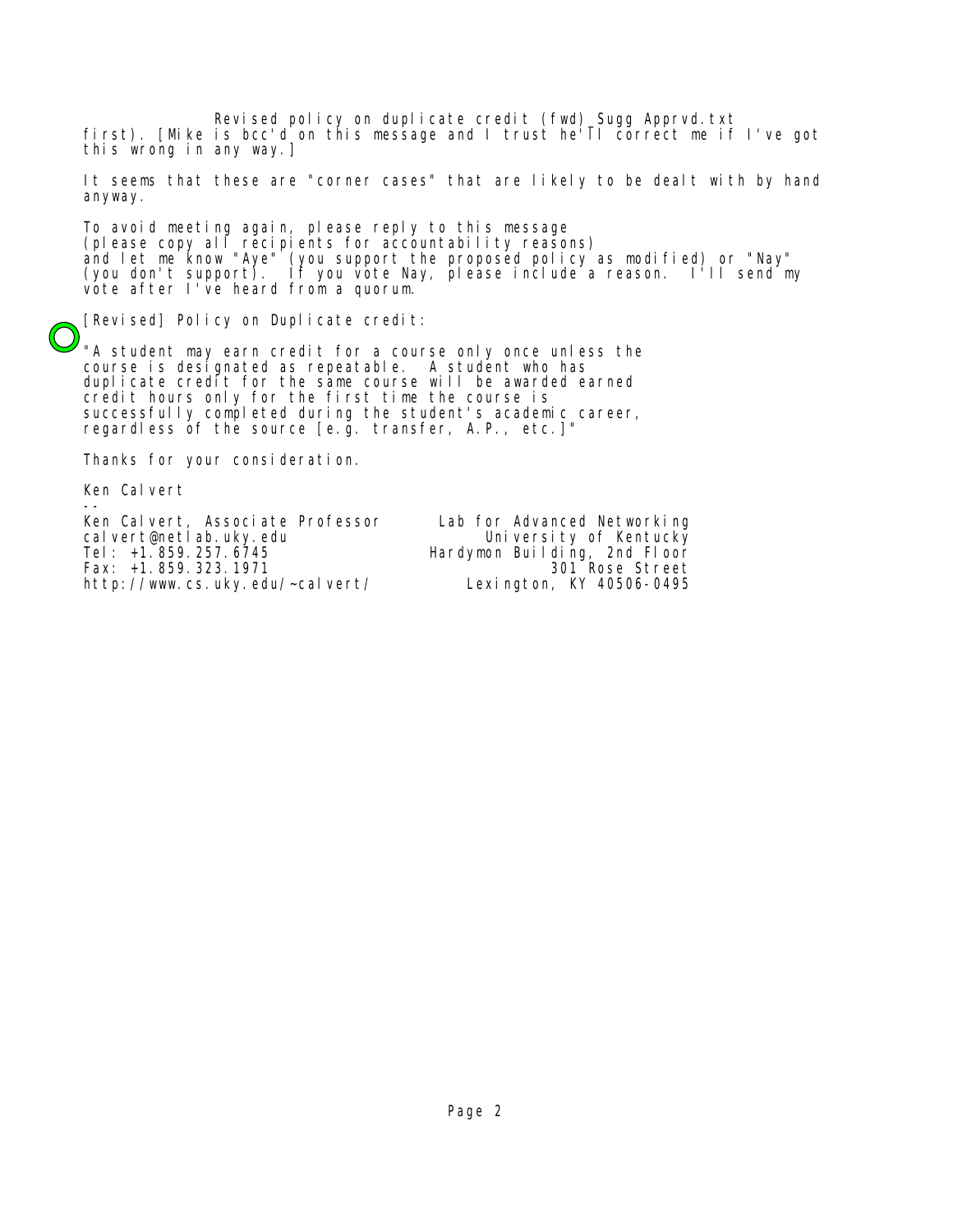### **RECEIVED**

DEC 192006

OFFICE OF THE **SENATE COUNCIL** 

### April 11, 2006

### **MEMORANDUM**

- Nancy Clauter, Chair TO: Admissions and Academic Standards
- FROM: Mike Shanks Academic Advising Network

Request for addition to Senate Rules concerning Duplicate Credit  $RE:$ 

The Academic Advising Network submits the following recommendation for an addition to the University Senate rules. We request the rule to follow SR 5.3.1.1 which states the Repeat Option policy as these issues are closely related.

### **Duplicate Credit**

A student may earn credit for a course only once unless the course is designated as repeatable. A student who has duplicate credit for the same course from different sources will earn credit for the course once. If duplicate credit exists among special exams, AP or IB credit, or transfer credit then the exam or credit yielding the most earned hours will be awarded.

Course work that is deemed duplicate credit will be counted in the computation of the grade point average if applicable as many times as passing grades for that course are recorded unless a repeat option is requested by the student. Earned credit hours will only be awarded the first time a course is successfully completed. The Dean of a student's college may elect to count the quality points of subsequent attempts for admission and/or graduation purposes.

### Rationale:

- 1.) This will allow the University of Kentucky to have a consistent policy on the matter. Currently, each college determines how duplicate credit will apply toward a student's degree. However, there is no statement to be found in the University Bulletin stating any college's policy on duplicate credit.
- 2.) This will allow more efficient use of University resources. In October of 2006, a new computer system will be introduced. This opens the door for the policy to be implemented and computerized so that the manual processes can be eliminated. Currently, each college notifies the Registrar's office of any duplicate credit on a student's record. In turn the staff in the Registrars office manually removes the duplicate credit hours from the student's record.
- 3.) Moving to a campus-wide policy on duplicate credit will align us with most of our benchmarks. All of our benchmarks have a statement for their students on how duplicate credit is treated. Approximately 60% have a computerized system that will automatically remove duplicate credit thus saving the university time, money and resources.

We would like to have this approved as soon as possible for implementation when the new computer system (SAP) goes live in October 2006.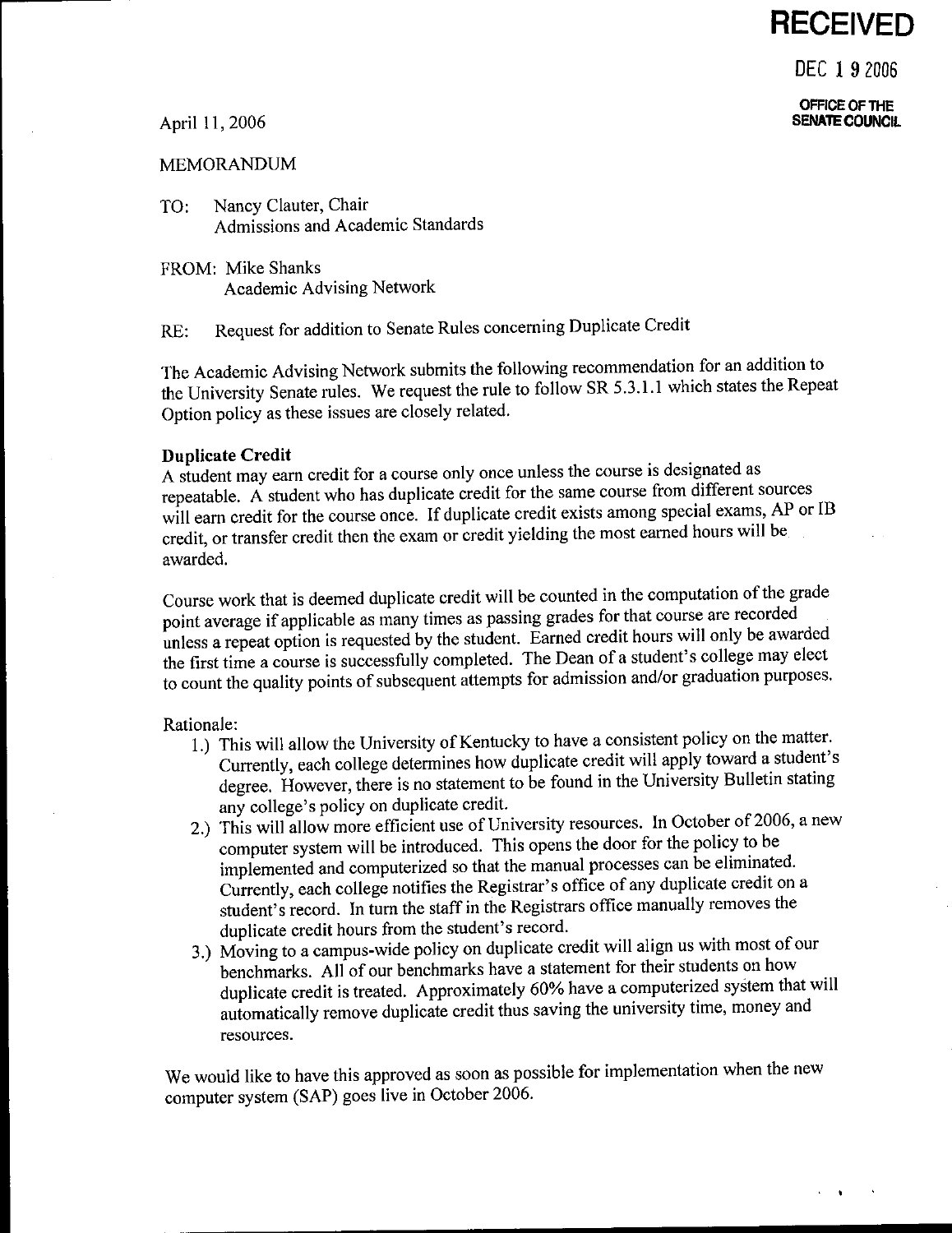### **Brothers, Sheila C**

**From:** Blackwell, Jeannine

**Sent:** Tuesday, January 09, 2007 11:54 AM

**To:** Brothers, Sheila C

**Subject:** RE: Proposal Regarding Duplicate Credit

Thanks, Sheila.

This policy proposal should state that it applies to undergraduate studies only. We already have rules on accepting transfer credits for graduate students.

Dr. Jeannine Blackwell, Dean **The Graduate School** University of Kentucky, Lexington, KY 40506-0033 859-257-1759 email: blackwell@uky.edu website: www.gradschool.uky.edu

**From:** Brothers, Sheila C **Sent:** Tuesday, January 09, 2007 11:20 AM **To:** Blackwell, Jeannine **Cc:** Price, Cleo; Nikou, Roshan ; Shanks, Mike **Subject:** Proposal Regarding Duplicate Credit

Good morning, Dean Blackwell! I am writing in regards to a proposal regarding duplicate credit (attached) that has already been reviewed by the HCCC and the UC.

The language in the proposal does not specifically limit the proposal as applying to only undergraduate courses. I would imagine the Graduate Council will either review this proposal or state that duplicate credit is not applicable to graduate level courses.

Please let me know what you decide – if the GC does not review this, it can go to committee this week.

Best regards, Sheila

*Sheila Brothers Office of the Senate Council Administrative Coordinator 203E Main Building, -0032 Phone: (859) 257-5872 Fax: (859) 257-8375 sheila.brothers@uky.edu http://www.uky.edu/USC/New*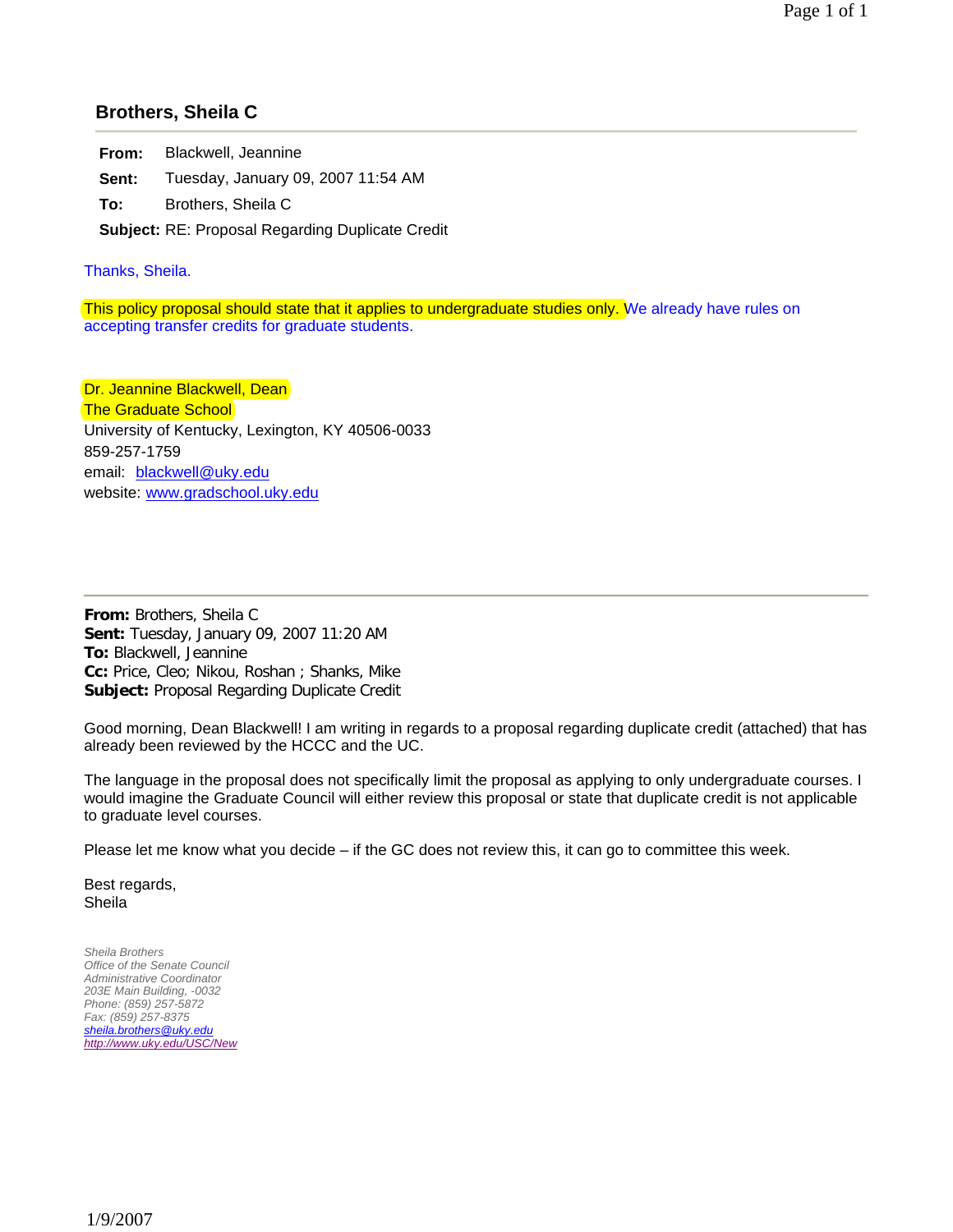### **Brothers, Sheila C**

| From:    | Lindsay, Jim D.                                                |
|----------|----------------------------------------------------------------|
| Sent:    | Friday, May 19, 2006 1:59 PM                                   |
| To:      | Kraemer, Philipp; Gill, Sharon                                 |
| $Cc$ :   | Watt, David; Brothers, Sheila C; Shanks, Mike; Butler, Karen M |
| Subject: | HCCC Transmittal - Senate Rule Amendment "Duplicate Credit"    |
|          | Attachments: Duplicate Credit_Complete.pdf                     |

May 19th, 2006

### TRANSMITTAL

| TO: | <b>Phil Kraemer and Sharon Gil</b> |
|-----|------------------------------------|
|     | Undergraduate Council              |

FROM: Jim Lindsay Health Care Colleges Council

At its meeting on May 16th, 2006, the Health Care Colleges Council approved and recommends approval of the following by the Undergraduate Council:

Academic Advising Network

Senate Rule Amendment "Duplicate Credit"

Attached are the materials to implement these requested actions.

/jl

attachments

cc: Mike Shanks Karen Butler Dave Watt Shelia Brothers

**Jim Lindsay** Administrative Support Office of the Associate Provost for Academic Affairs University of Kentucky BBSRB 741 S. Limestone Lexington, KY 40536-0509 (895) 323.6638 jdlind2@email.uky.edu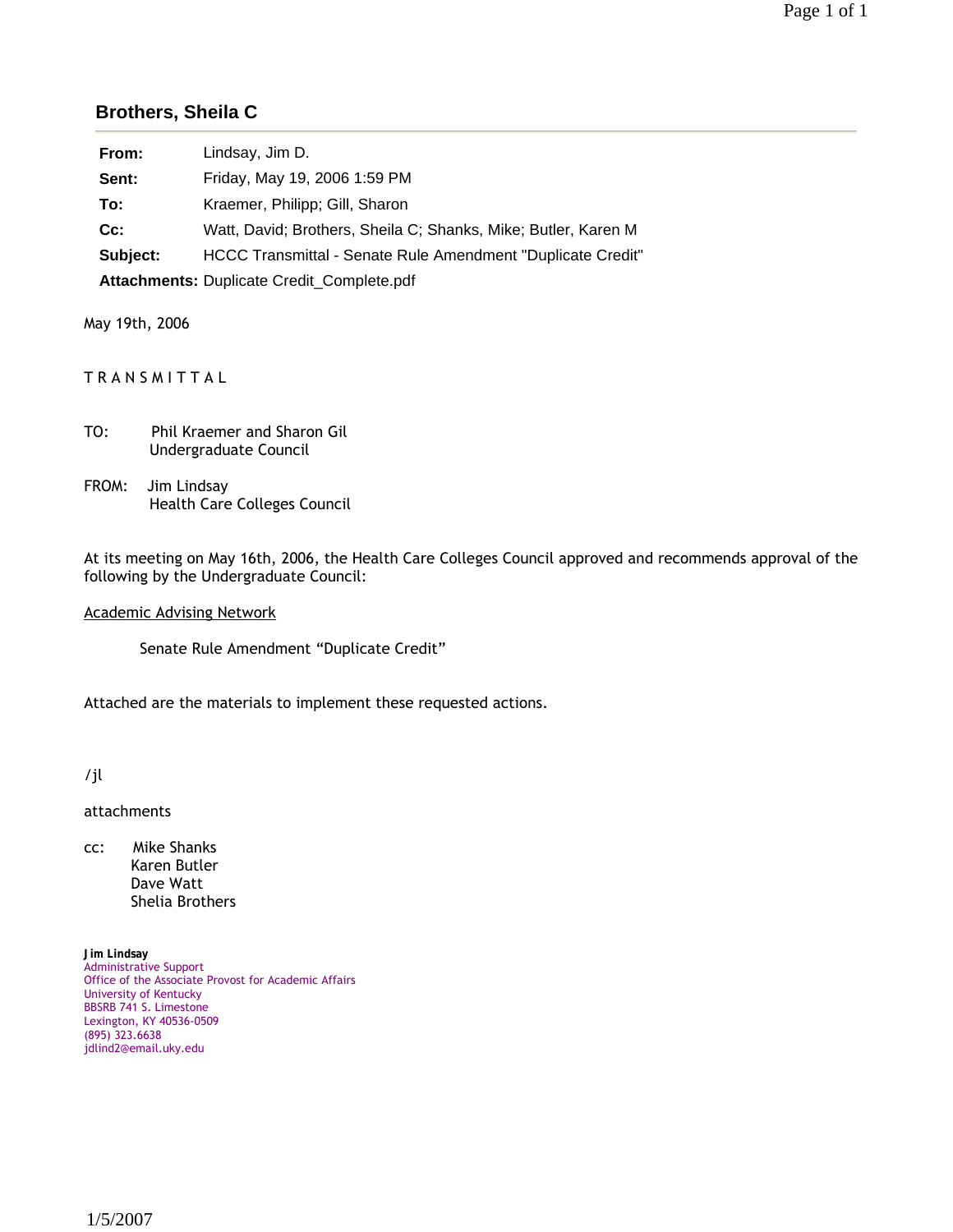

**RECEIVED** 

DEC **1 9** <sup>2006</sup>

**OFFiCE OF THE SENATE COUNCIL** 

Dream · Challenge · Succeed

### ASSOCIATE PROVOST FOR UNDERGRADUATE EDUCATION

### **Senate Transmittal December 12,2006**

Senate Rule Amendment regarding Duplicate Credit was endorsed by the Undergraduate Council.

Change in Definition of "Minor Change" Senate Rule 3.3.0-G 2. Undergraduate Council recommends approval with the exclusion of Part 11, Sections D and E.

The following courses and/or proposals were recommended for approval by the Undergraduate Council:

Program Change Music History Program Change Music Performance

SPA **3** 15 Introduction to Hispanic Literature (new course) SPA 480 Hispanic Kentucky (new course)

Program Change Chemistry/Biochemistry CHE 554 Biological Chemistry Laboratory (new course)

Program Change Social Work SW 435 Foundations of Professional Ethics in Social Work (new course) SW 444 Educational Practicum I (course change) SW 450 Research Methods in Social Work (course change)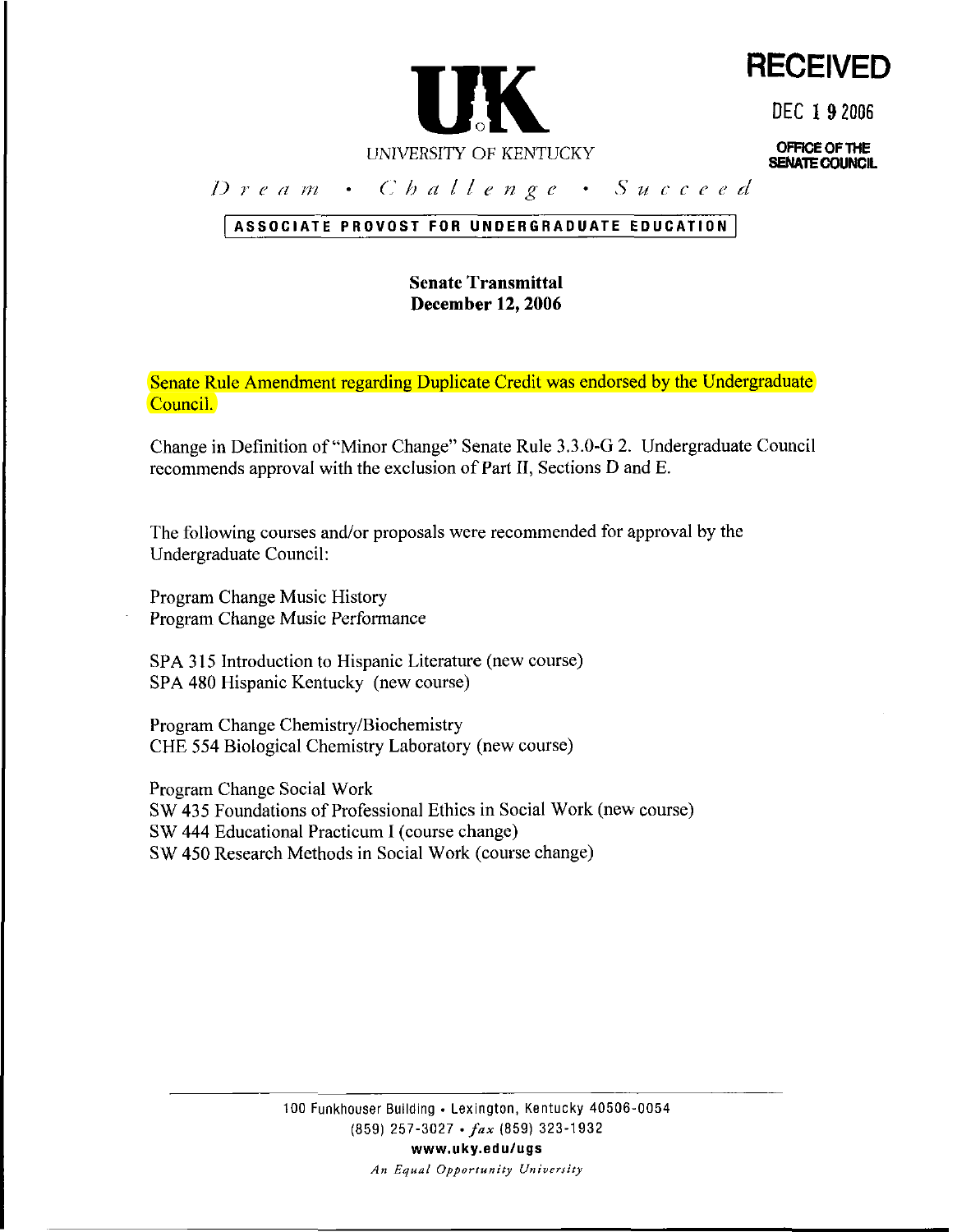### **RECEIVED**

### DEC 192006

## **UNIVERSITY SENATE REVIEW AND CONSULTATION SUMMARY SHEET**

### 

# Name/email/phone for proposal contact: Mike Shanks jmshan2@email.uky.edu 257-6687

**Instruction**: To facilitate the processing of this proposal please identify the groups or individuals reviewing the proposal, identify a contact person for each entry, provide the consequences of the review (specifically, please attach a copy of any report or memorandum developed with comments on this proposal.

| Groups, Faculty Councils, Committees,<br>etc)<br><b>Advising Network Members</b><br><b>Contact person</b><br><b>Mike Shanks</b><br>Name (phone/email)<br>257-6687<br>imshan2@email.uky.edu<br>Approved<br>Review:<br><b>Consequences of</b><br>Review<br>Proposal<br>Comments [Yes, email due by March [comments<br>30,2006<br>Summary<br>Attached?<br>$\frac{(\text{yes or no})}{(\text{yes or no})}$ |  |  |  |  |                                          |
|--------------------------------------------------------------------------------------------------------------------------------------------------------------------------------------------------------------------------------------------------------------------------------------------------------------------------------------------------------------------------------------------------------|--|--|--|--|------------------------------------------|
|                                                                                                                                                                                                                                                                                                                                                                                                        |  |  |  |  | Reviewed by: (Chairs, Directors, Faculty |
|                                                                                                                                                                                                                                                                                                                                                                                                        |  |  |  |  |                                          |
|                                                                                                                                                                                                                                                                                                                                                                                                        |  |  |  |  |                                          |
|                                                                                                                                                                                                                                                                                                                                                                                                        |  |  |  |  | Date of                                  |
|                                                                                                                                                                                                                                                                                                                                                                                                        |  |  |  |  | Review                                   |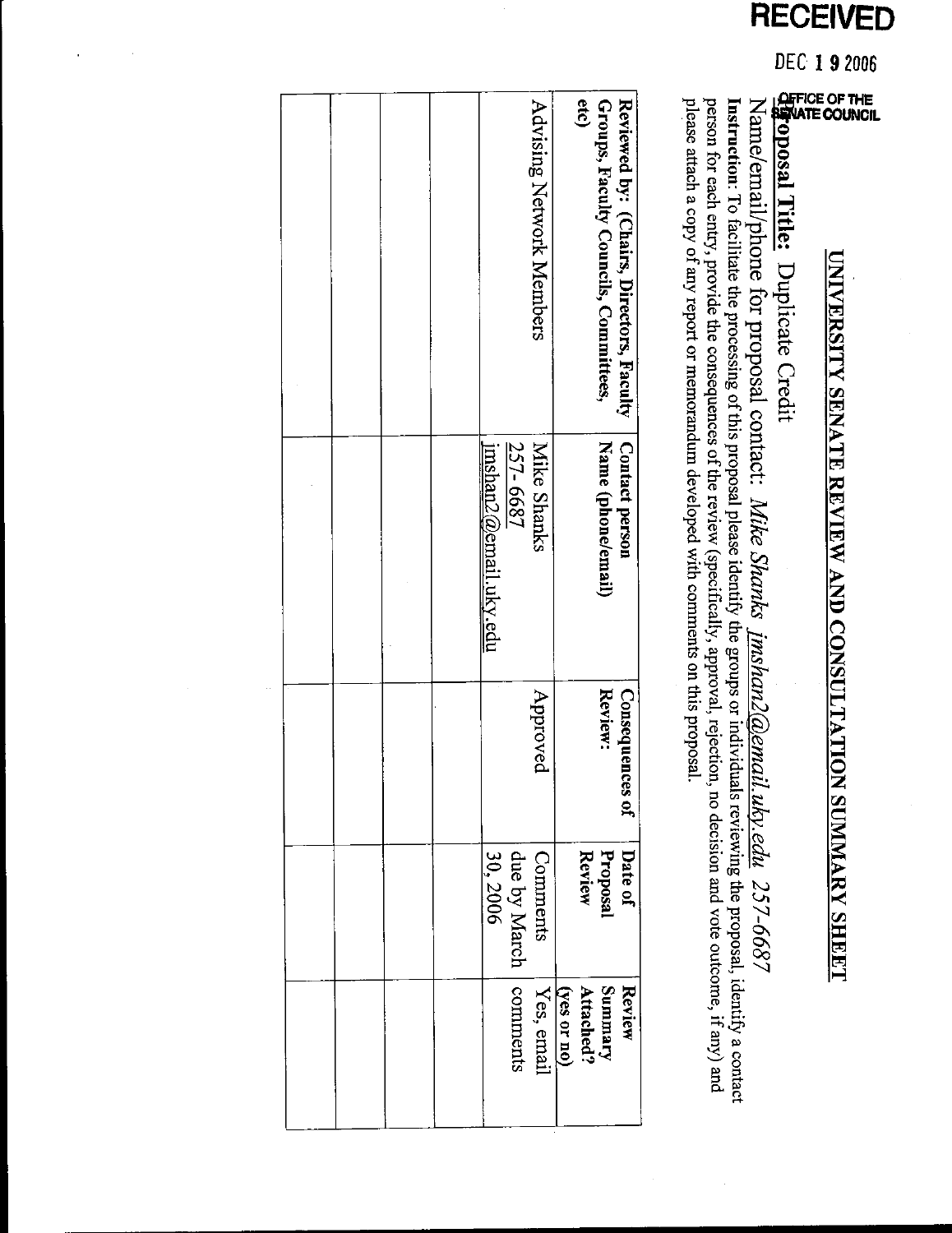### Email Comments regarding the Duplicate Credit Proposal from Members of the Advising Network

March 22, 2006

To the UK Advising Network Membership:

On behalf of the Executive Committee of the UK Advising Network I am submitting this proposal for your review. As all of you know there is no written senate rule on how the university handles the issue of duplicate credit. The process to have duplicate credit removed is both cumbersome and time consuming. We want to propose changes to this process so that the new computer system (SAP) will be able to recognize duplicate credit and automatically remove it from the student's record. This will then allow us to eliminate the manual process we currently have in place.

Please review the attached proposal and let Mike Shanks know through email at imshan2@email.uky.edu if you have any comments by Friday, March 30.

**Mike Shanks Assistant Director** College of Arts & Sciences Advising Center 259 Patterson Office Tower University of Kentucky (859) 257-8712 imshan2@email.uky.edu Fax: (859) 257-5459

March 22, 2006

Sounds sensible and rational to me.

Joanne Davis **Pre-Nursing Advisor UK College of Nursing** 315 Nursing Building Lexington, KY 40536-0232 859-323-6135 FAX 859-323-1057

March 22, 2005

looks good to me---well-written, and we sure do need a consistent policy IN THE BULLETIN.

Cathy S. Hunt Director of Student Services College of Comm. & Info. Studies University of Kentucky PH (859) 257-4839 FAX (859) 323-9879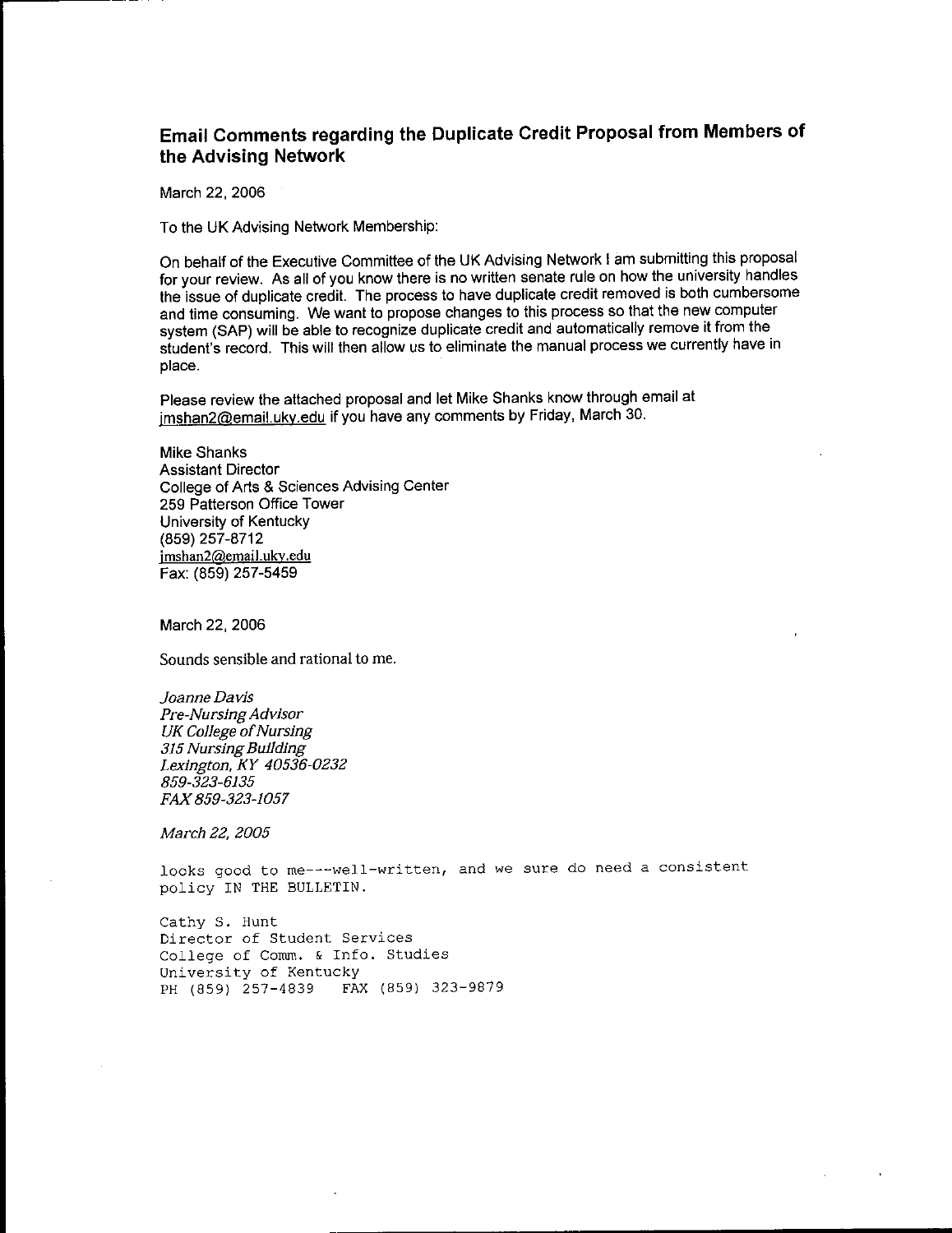### March 23, 2006

Hi Mike.

I am all for having a proposal on duplicate credit. But I do not like the way the proposal is worded because I am afraid that once this becomes a rule, the Registrar will no longer let us take out courses that we do not want to show in our English Premajor area. This would hurt us and it would hurt other colleges that use the best grade.

I know that the programmers said they could maybe fix Apex to do something like that but currently our audit is suppose to display the highest grade in our premajor area and it does not. So until they can get that to work properly, we need another way of manipulating the audit so that we can have the best grade showing in the Eng/Pre area.

So I would not be for this proposal unless we would be assured by the Registrar's Office that we can continue to tell them to mark courses duplicate like we are doing now so that the course with the highest grade would be pulled into the audit.

Sandy Hupp

April 5, 2006

Mike,

I know this is late and it is okay, but just wanted to give you my .02. Thanks.

Duplicate Credit Comments:

I am in favor of a senate rule/policy, and timing is right for computerizing; however, I think the proposed rule sounds inconsistent (if it is more hours then count this but if less hours then count the other). Is there a real need to change the way we treat duplication of course work?

As the term duplication implies, the second attempt would cause the duplication, and should be the earned hours taken away (not the if/and scenario).

Since my come-upings has been in the Registrar's Office - I know there has been a standard for duplication of course work, which has been the second attempt treated as the duplication and those second attempt earned hours taken away.

Here in the College of Education, for purposes of student teaching eligibility and certification, we use "latest competency" to calculate a students gpa in major, minor, related studies. Even though the earned hours have been taken away from the second attempt, we still go with the last grade received in a course regardless of how the credit was received (special exam, AP, IB, transfer).

Rita M. Stevenson Student Affairs Officer/Advisor College of Education 166 Taylor Education Building University of Kentucky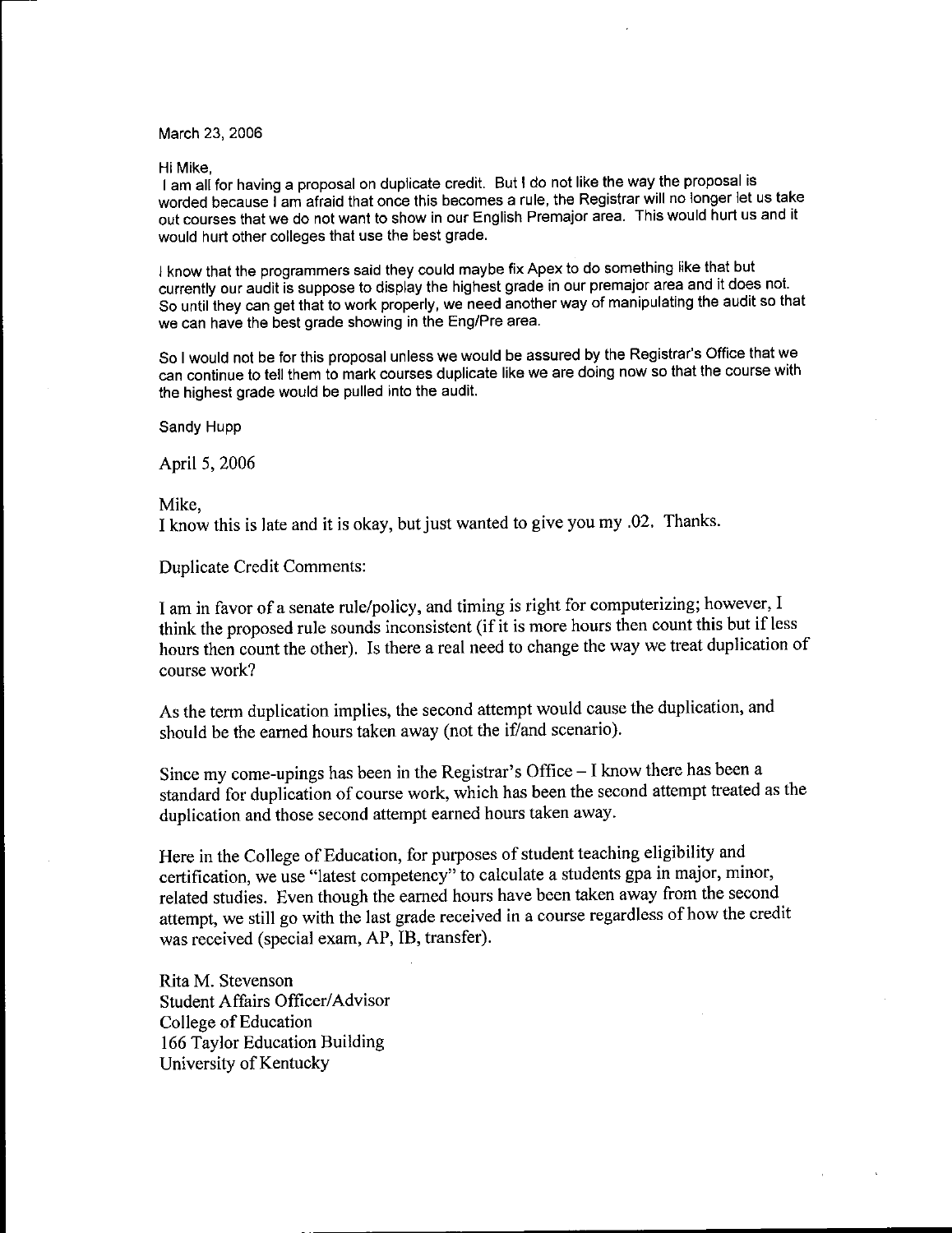Sent to Mike Shanks on April 13, 2006

Jacquie,

Below are the issues/questions/concerns that we came up with when reviewing the Duplicate Credit Senate Rule proposal.

 $1.)$ 

APPLICATION OF DUPLICATE CREDIT TOWARDS DEGREE PROGRAM REQUIREMENTS. How will duplicate credit apply towards requirements? I believe this issue should be addressed within the Duplicate Credit Senate Rule. Although it is not my decision to make, I still think that "All attempts" should be reflected in the various gpa's including premajor, core, major, precollege, and anything else required for graduation. "All attempts" would be in contrast to "best grade. last attempt, and all other methods."

### $2.)$

COUNTING OF QUALITY POINTS OF SUBSEQUENT ATTEMPTS. The following statement from the proposal seems to steer away from the idea of duplicate credit.

### "The Dean of a student's college may elect to count the quality points of subsequent attempts for admission and/or graduation purposes."

It sounds like the only gpa that they want to count is the first attempt only. However, the gpa from all attempts count except when violating the "A/B Rule" (SR 5.1.9.B). Shouldn't it remain this way so that it falls in line with the issue of duplicate credit where only the credit hours are removed from any subsequent attempt after the first attempt?

### $3)$

### SPECIAL EXAM CREDIT(S).

We thought that all special exams, AP, IB, and any other special exam credit were going to be held under the same duplicate credit rule meaning first completed is what counts. For example, if a student received AP credit for MA 113, then they do not need to retake the course at UK resulting in duplicate credit.

 $4.)$ 

### TRANSFER EQUIVALENCY (-IES).

The logic of UK transfer course equivalencies is that the equivalency expresses that the course content of the transfer course is similar to the UK course. Therefore, since the UK department feels the transfer course's content is similar to the UK course, wouldn't this fall under "duplicate credit". If so, wouldn't the transfer course (with UK equivalency), if completed first, be considered the "first attempt"?

If this will not fall under the issue of "duplicate credit" because the dean's office being able to decide application of accepted transfer credit, then should a universal code or pseudo course be created for SIS & SAP, indicating that the equivalency is not being recognized or used by student's college resulting in the student having to retake the course at UK as if for first time?

### $5.$

PROCESSING OF OFFICAL CHANGES TO DUPLICATE CREDIT SENATE RULE. Once this becomes a Senate Rule, should there be a central location processing any exceptions to this rule requiring official dean's office signatures permitting any changes?